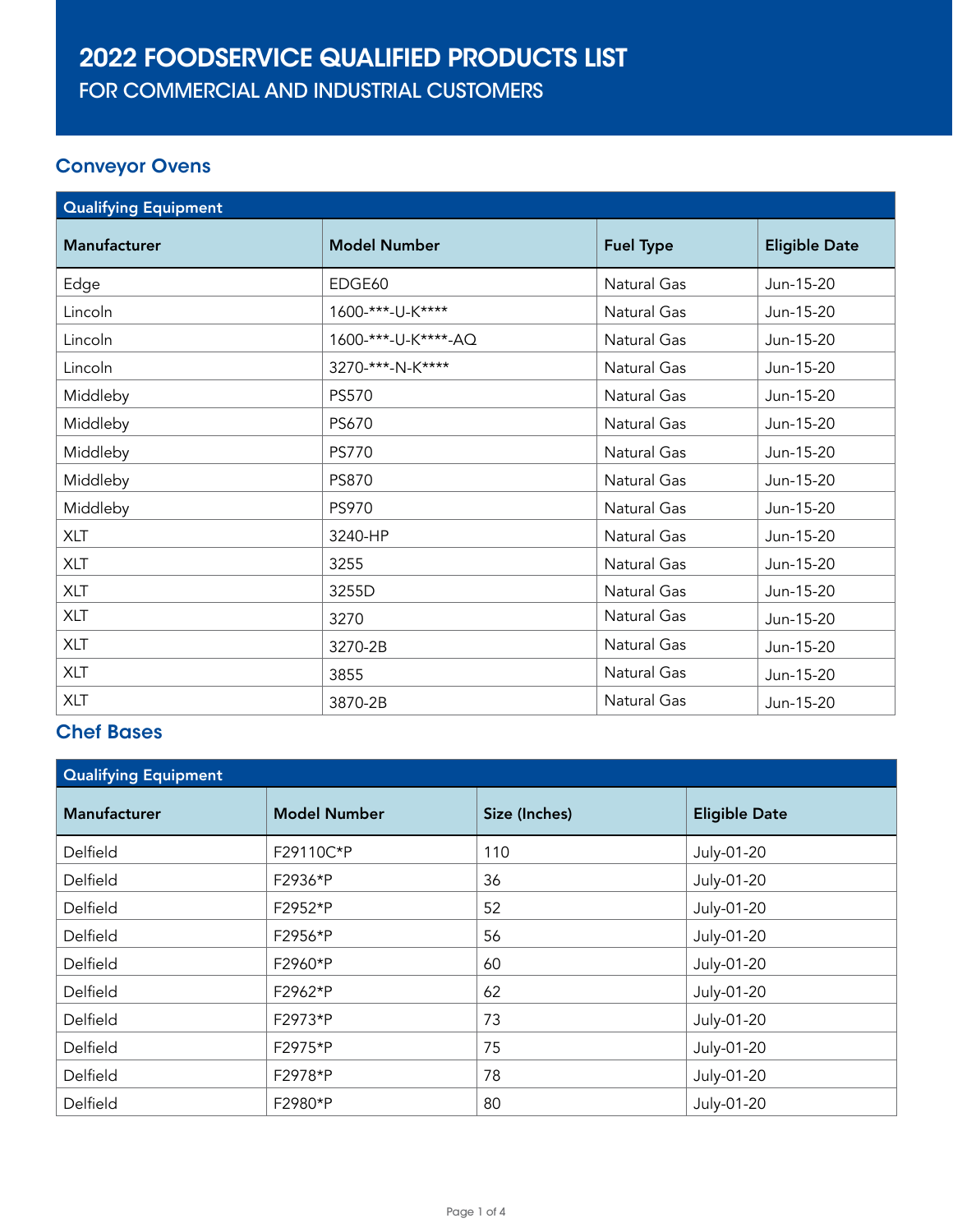| <b>Qualifying Equipment</b> |                     |               |                      |
|-----------------------------|---------------------|---------------|----------------------|
| <b>Manufacturer</b>         | <b>Model Number</b> | Size (Inches) | <b>Eligible Date</b> |
| Delfield                    | F2987*P             | 87            | July-01-20           |
| Delfield                    | F2995*P             | 95            | July-01-20           |
| Delfield                    | F2999*P             | 99            | July-01-20           |
| Hoshizaki                   | <b>CR110A</b>       | 98            | July-01-20           |
| Hoshizaki                   | CR85A               | 85            | July-01-20           |
| Hoshizaki                   | CR98A               | 98            | July-01-20           |
| Migali                      | C-CB52-60           | 60            | July-01-20           |
| Migali                      | C-CB72-76           | 76            | July-01-20           |
| Randell                     | FX-1CS-290          | 48            | July-01-20           |
| Randell                     | <b>FX-1CSRE-290</b> | 38            | July-01-20           |
| Randell                     | FX-2CS-290          | 96            | July-01-20           |
| Randell                     | <b>FX-2CSRE-290</b> | 76            | July-01-20           |

#### Conveyor Broilers

| <b>Qualifying Equipment</b> |                     |                                    |                      |
|-----------------------------|---------------------|------------------------------------|----------------------|
| <b>Manufacturer</b>         | <b>Model Number</b> | <b>Conveyor Belt</b><br>Width (in) | <b>Eligible Date</b> |
| Duke                        | <b>FBB-NC-120</b>   | $>26$                              | Jan-01-20            |
| Nieco                       | JF63-*              | $20 - 26$                          | Jan-01-20            |
| Nieco                       | $JF93-*$            | $20 - 26$                          | Jan-01-20            |
| Nieco                       | $JF143-*$           | 20-26                              | Jan-01-20            |
| Nieco                       | $JF61-$ *           | < 20                               | Jan-01-20            |
| Nieco                       | $JF62-*$            | < 20                               | Jan-01-20            |
| Nieco                       | JF64-*              | $>26$                              | Jan-01-20            |
| Nieco                       | JF94-*              | > 26                               | Jan-01-20            |

#### Deck Ovens

| <b>Qualifying Equipment</b> |                     |                      |  |
|-----------------------------|---------------------|----------------------|--|
| Manufacturer                | <b>Model Number</b> | <b>Eligible Date</b> |  |
| Cuppone                     | Donatello           | Jan-01-20            |  |
| Cuppone                     | Evolution           | Jan-01-20            |  |
| Cuppone                     | MAX635L/*DG         | Jan-01-20            |  |
| Cuppone                     | MAX935/*DG          | Jan-01-20            |  |
| Cuppone                     | Tiziano TZ430       | Jan-01-20            |  |
| Doyon                       | 2T                  | Jan-01-20            |  |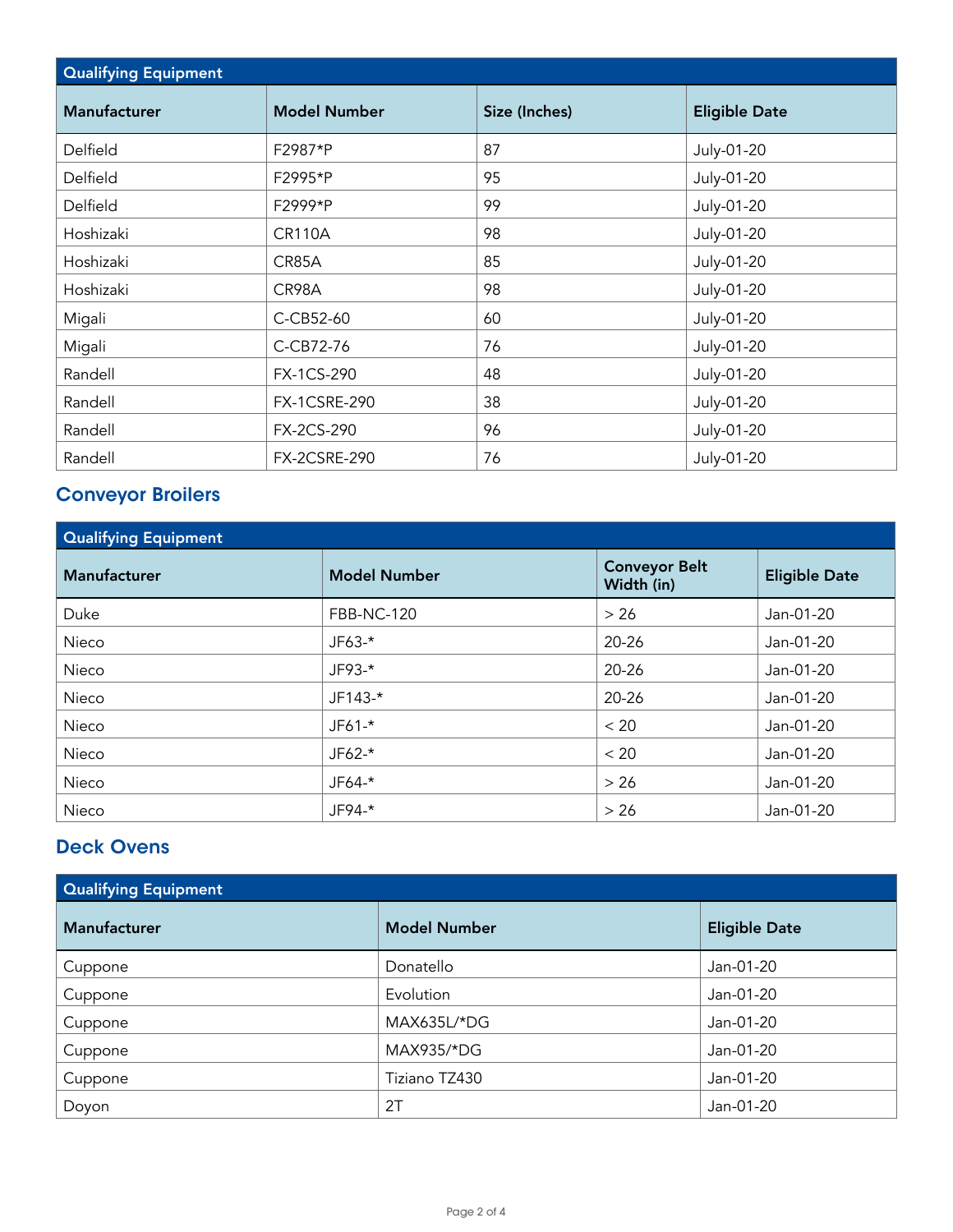| <b>Qualifying Equipment</b> |                     |                      |  |
|-----------------------------|---------------------|----------------------|--|
| Manufacturer                | <b>Model Number</b> | <b>Eligible Date</b> |  |
| Pizza Master                | PM 73*              | Jan-01-20            |  |
| Pizza Master                | PM 74*              | Jan-01-20            |  |
| Pizza Master                | PM 91*              | Jan-01-20            |  |
| Pizza Master                | PM 93*              | Jan-01-20            |  |
| Pizza Master                | PM 92*              | Jan-01-20            |  |
| Pizza Master                | PM 72*              | Jan-01-20            |  |
| Revent                      | US * deck 1 pan     | Jan-01-20            |  |
| Revent                      | US * deck 2 pan     | Jan-01-20            |  |
| Revent                      | US * deck 3 pan     | Jan-01-20            |  |

#### **Handwrappers**

| <b>Qualifying Equipment</b> |                     |                      |  |
|-----------------------------|---------------------|----------------------|--|
| <b>Manufacturer</b>         | <b>Model Number</b> | <b>Eligible Date</b> |  |
| HeatSeal                    | 104ES               | Jan-01-20            |  |
| HeatSeal                    | 107ES               | Jan-01-20            |  |
| HeatSeal                    | 200ES               | Jan-01-20            |  |
| HeatSeal                    | 625ES               | Jan-01-20            |  |
| HeatSeal                    | 700ES               | Jan-01-20            |  |
| HeatSeal                    | 700ES Mini          | Jan-01-20            |  |
| HeatSeal                    | 725ES               | Jan-01-20            |  |
| HeatSeal                    | ESCKR-8             | Jan-01-20            |  |
| HeatSeal                    | SM20ES              | Jan-01-20            |  |

### Underfired Broilers

| <b>Qualifying Equipment</b> |                     |                      |  |
|-----------------------------|---------------------|----------------------|--|
| <b>Manufacturer</b>         | <b>Model Number</b> | <b>Eligible Date</b> |  |
| Garland                     | GTXHP24             | Jan-01-20            |  |
| Garland                     | GTXHP36             | Jan-01-20            |  |
| Garland                     | GTXHP48             | Jan-01-20            |  |
| Garland                     | GTXHP60             | Jan-01-20            |  |
| Royal                       | <b>RIB-24</b>       | Jan-01-20            |  |
| Royal                       | RIBT-48             | Jan-01-20            |  |
| Royal                       | RIBT-36             | Jan-01-20            |  |
| Royal                       | RIBT-24             | Jan-01-20            |  |